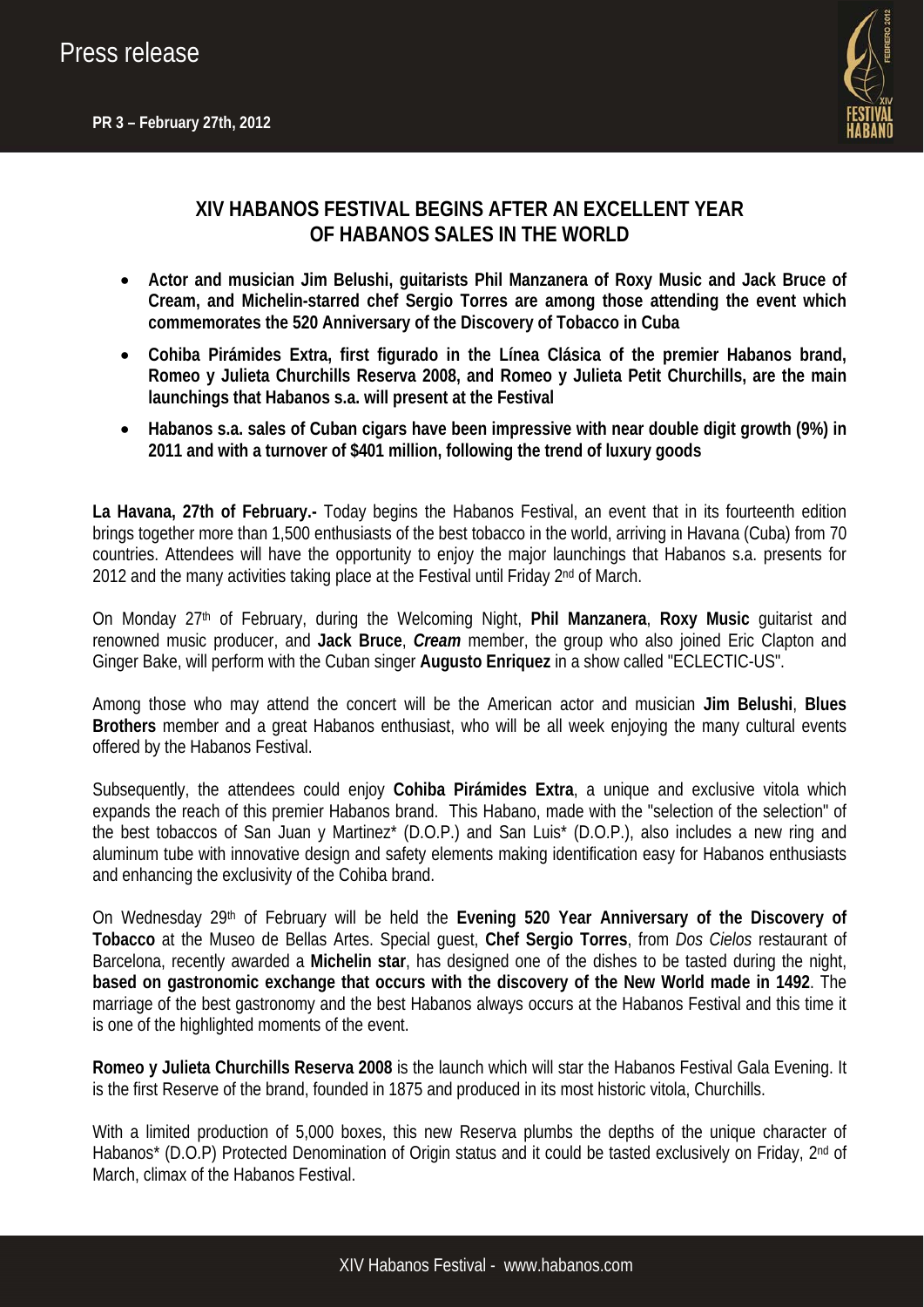## **PR 3 – February 27th, 2012**



During this night it will be also presented **Romeo y Julieta Petit Churchills**, a new vitola with a format containing the characteristic Romeo y Julieta aromatic and balanced flavor to be enjoyed on any occasion.

The Festival will conclude with the **traditional Humidors Auction** in aid of Cuban Health System.

## **Activities program**

As a **novelty in this edition**, Corporación Habanos s.a. has announced the **International Contest Habanos in Images**, aimed at directors of audiovisual works related to the Habano. It is motivated by interest in promoting knowledge and the spreading of the selfless art of artisanal cigar makers, cigar rollers, and the many other people in Cuba who participate in the creation of Habanos.

Alliances between **Habanos (D.O.P) Protected Denomination of Origin - Vinhos do Porto (D.O.C.) -Port wines-, two of the Protected Denominations of Origin most historic in the world** will also take place with pairings between several of the most prestigious brands of both denominations such as Habanos Cohiba, Montecristo, Romeo y Julieta, Partagás, and Port wines Offley, Ferreira, Rozes, Warre´s, Graham´s and Dow's

During the week it will also take place the Trade Fair, the International Seminar and the traditional visits to **tobacco plantations** (in **Vuelta Abajo\*, Pinar del Río\***) and to the factories, where attendees could learn the Habano making process.

**El Laguito**, Cohiba Factory historic building only rarely visited, and **La Corona**, the Head of the Romeo y Julieta brand, are **the factories to be visited** this year.

In addition to the eleventh edition of the consolidated **Habanosommelier International Contest**, **second Habanos Blind Tasting** will be held. Participants will proceed to try 3 Habanos only through the senses of touch and taste.

The Festival then culminates with the **Gala Evening** where it will be held the **Habanos 2011 Awards** in its three categories, Production, Communication and Business and traditional **Grand Humidor Auction**, authentic handicraft works of art by most prestigious Cuban craftsmen, **which over the past 11 years has risen over \$9 million for the Cuban Health System.** 

## **Grupo Habanos 2011 Financial results**

1

**Grupo Habanos** which exclusively distributes all 27 Habanos brands, all made "Totalmente a Mano" -Totally by Hand-, had a turnover of \$401 million in 2011, which means an **important near double digit growth (9%) following the world rising trend of luxury goods.** 

The market share stood at **80%** market share in value worldwide, confirming its position as worldwide1, leader at the Premium market (cigars made Totally by Hand).

According to Habanos s.a. co-presidents Buenaventura Jiménez and Jorge Luis Fernández Maique: "**There are certain markets in the world who continue in a time of economic crisis and consumption thereby affecting our sales, mainly Spain and Greece, but European mature markets such as Germany, Benelux,** 

<sup>1</sup> *\* (Excluding US Market): Habanos cannot be sold in the US because of the US Embargo. The US market is estimated to be the biggest market in the world for Premium tobacco (Hand Made cigars).*